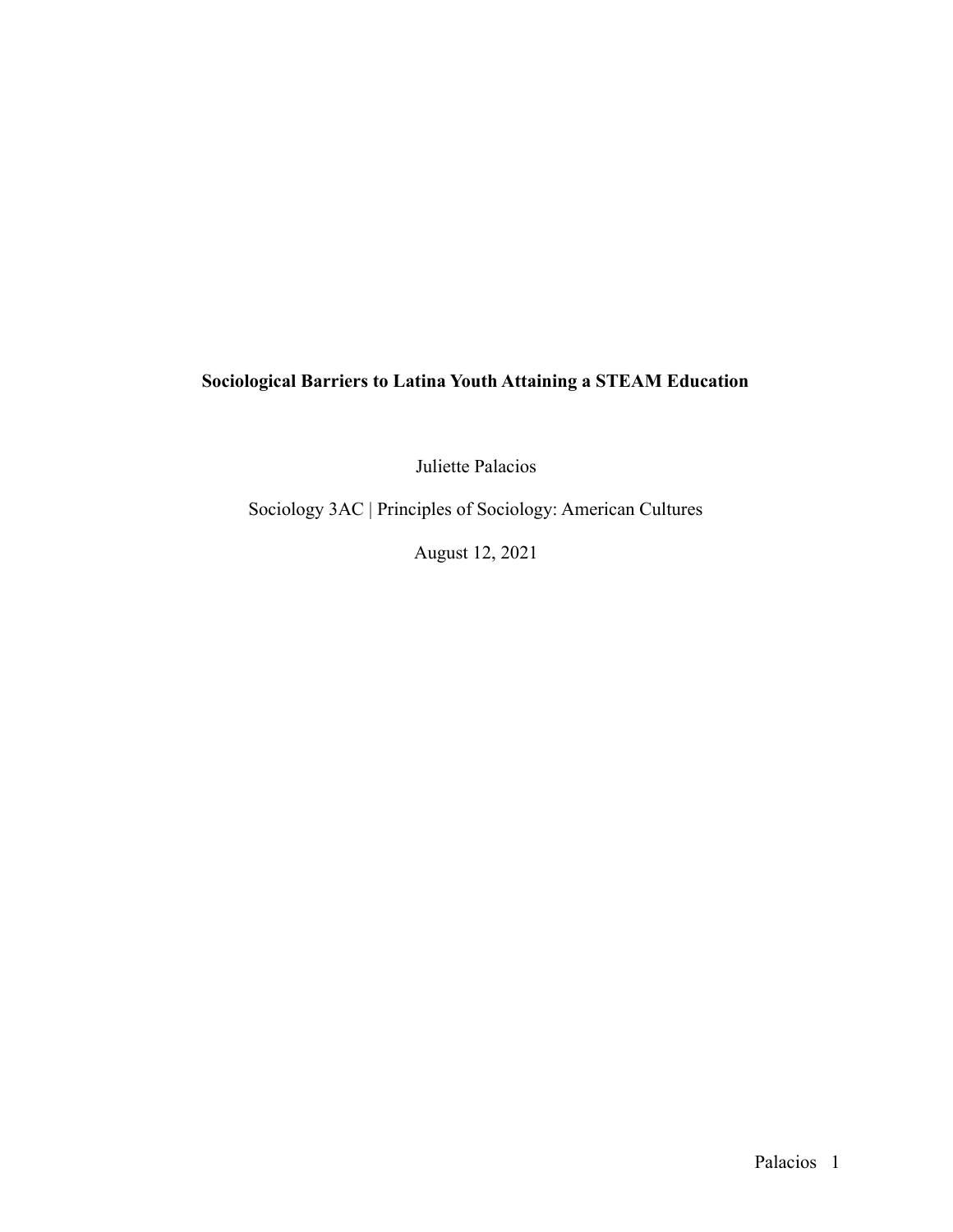# **TABLE OF CONTENTS**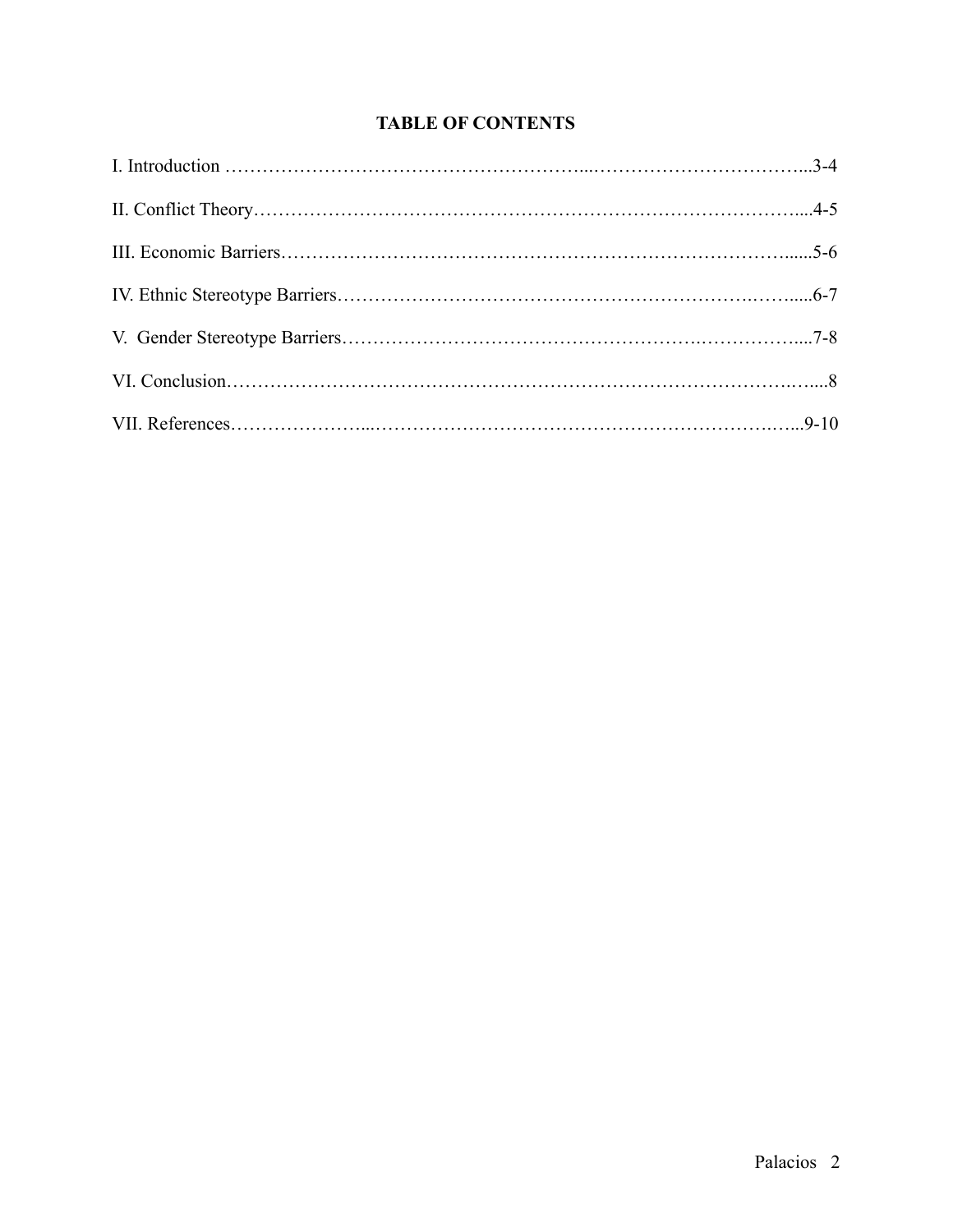#### **Sociological Barriers to Latina Youth Attaining a STEAM Education**

The educational system in the United States is both segregated and unevenly balanced among different economic and racial/ethnic groups (Horn, 2016). STEAM is a transdisciplinary and skills-based educational paradigm that integrates science, technology, engineering, art, and math (Belbase et al., 2021). This approach cuts across disciplines to promote multidisciplinary work, problem solving, and thinking that is innovative and creative (Madden et al., 2013). Furthermore, a core feature of the STEAM educational paradigm is its emphasis on the promotion of educational equity and of overcoming the power structures that oppress minority gender and racial/ethnic groups (Woodward et al., 2020). Despite this emphasis, minority students continue to be alienated from educational opportunities, including STEAM educational programs (Woodward et al., 2020). One of the most underrepresented groups of students in science and math programs are Latinx students (Ed.gov, 2014). Although Latinx students constitute the largest minority group within public schools in the United States, they score lower, on average, than the national averages on math and science standardized testing (Ed.gov, 2014). This problem may be even worse for low income Latina youth. Low income Latina youth may face sociological barriers to achieving a STEAM education because of their gender minority status, as well as their ethnic and economic statuses. This paper argues that economic, ethnic stereotype, and gender stereotype sociological barriers prevent low-income Latina youth from achieving a STEAM education.

From the perspective of the field of sociology, people become "trapped" and are impeded from becoming successful in society because of "changes in the very structure of [...] societies" (Mills, 1959). Three research questions guided this paper: (1) What are the economic barriers that keep low-income Latina youth from achieving a STEAM education?; (2) What are the ethnic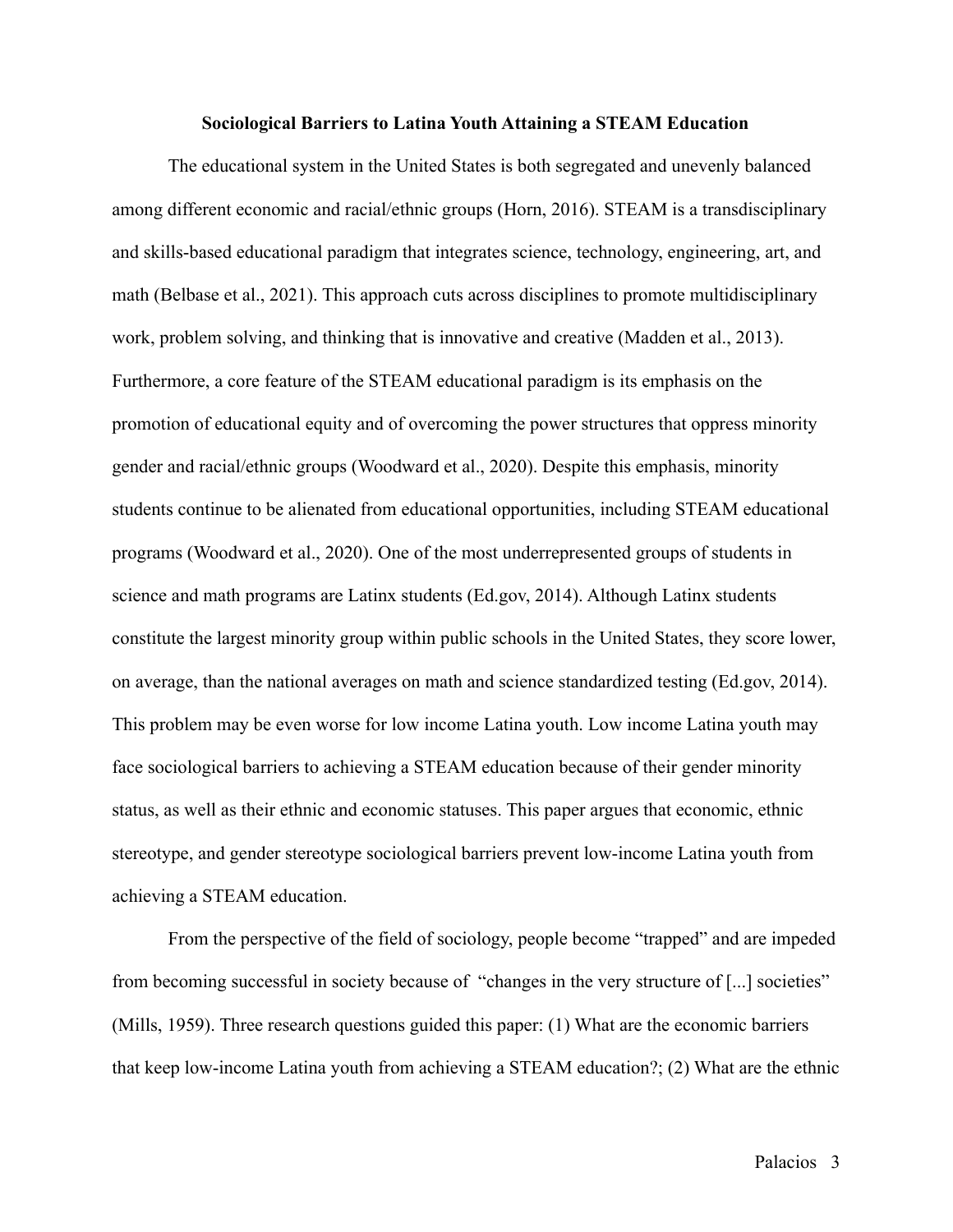stereotype barriers that keep low-income Latina youth from achieving a STEAM education?; and (3) What are the gender stereotype barriers that keep low income Latina youth from achieving a STEAM education? The paper concludes with a recommended pathway of change that can help low-income Latina youth achieve a STEAM education.

A review and analysis of conflict theory and existing peer-reviewed articles is the methodological approach that will be used. This paper will review literature relevant to this study topic and analyze conclusions that can be drawn about sociological barriers that keep low-income Latina youth from achieving a STEAM education. The hypothesis of this paper is that economic, ethnic stereotype, and gender stereotype sociological barriers prevent Latina youth from achieving a STEAM education. Conceptually, the independent variables in this paper are the economic, ethnic stereotype, and gender stereotype barriers, and the dependent variable is the attainment of a STEAM education. The target population for this study is low-income Latina youth.

## **Conflict Theory**

Conflict theory provides insight about why low-income Latina youth may face sociological barriers that prevent them from achieving a STEAM education. The underrepresentation of Latina youth in STEAM educational programs can be considered from the perspective of conflict theory. Conflict theory is a social theory whereby different groups within society interact through conflict instead of cooperation because of conflicting interests (Knapp, 1994). According to sociologist DuBois, conflict can be seen as "the 'higher' against the 'lower' races" in some situations (1903). Through this conflict, a small upper-class group maintains privileged status by exerting wealth, power, and prestige; whereas individuals of minority status are often oppressed and excluded from these same opportunities.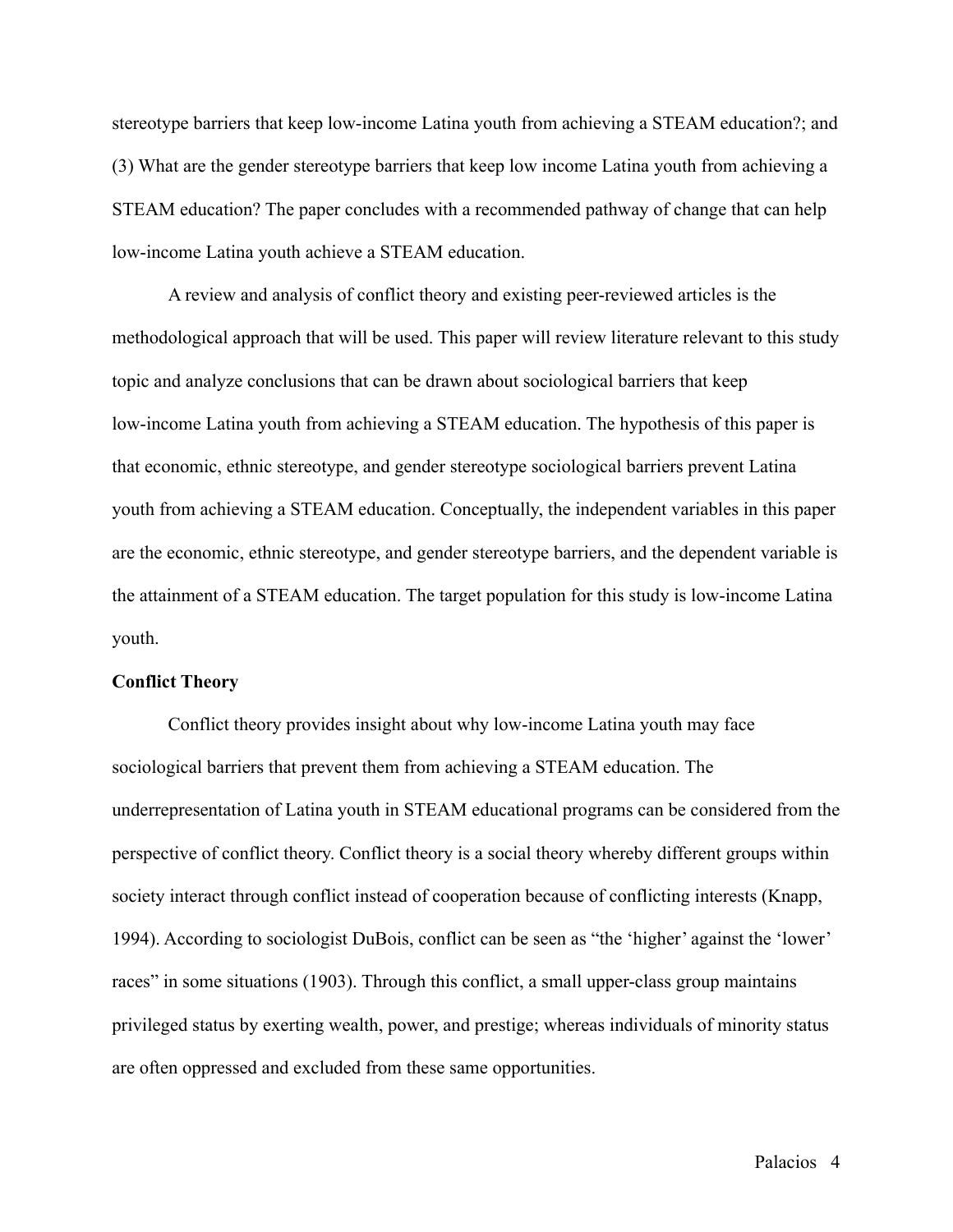An analysis of conflict theory (Knapp, 1994) demonstrates that low income Latina youth are prevented from achieving a STEAM education because they have three minority statuses: economic, ethnic minority, and gender minority. Consistent with conflict theory, the current paper analyzes the existence of direct conflict between the achievement of a STEAM education on the part of Latina youth with the goals of upper-class groups. Since upper-class groups want privileged educational opportunities to remain available only to elite members, Latina youth are barred from achieving a STEAM education. Therefore, conflict theory provides a theoretical lens through which to understand the sociological structure of the conflicts between the interests of the majority versus the minority classes that are in place to prohibit low-income Latina youth from procuring a STEAM education. The next three sections of this paper review economic, ethnic stereotype, and gender stereotype barriers that Latina youth face when trying to attain a STEAM education.

### **Economic Barriers**

The first research question of this paper examines the economic barriers that prevent low-income Latina youth from achieving a STEAM education. A review of the literature demonstrates that low-income students do not have the same educational opportunities as students of higher income status. Research demonstrates that minority students typically matriculate at the lowest income schools (Horn, 2016). As a result, low income students are denied the high-quality teachers, resources, learning modules, and cutting-edge pedagogies provided to higher income students (Horn, 2016). Low-income students are oppressed because they are often required to work after school to earn income and/or care for younger siblings at home (McKillip & Luhm, 2020). Low-income students are also often denied a high-quality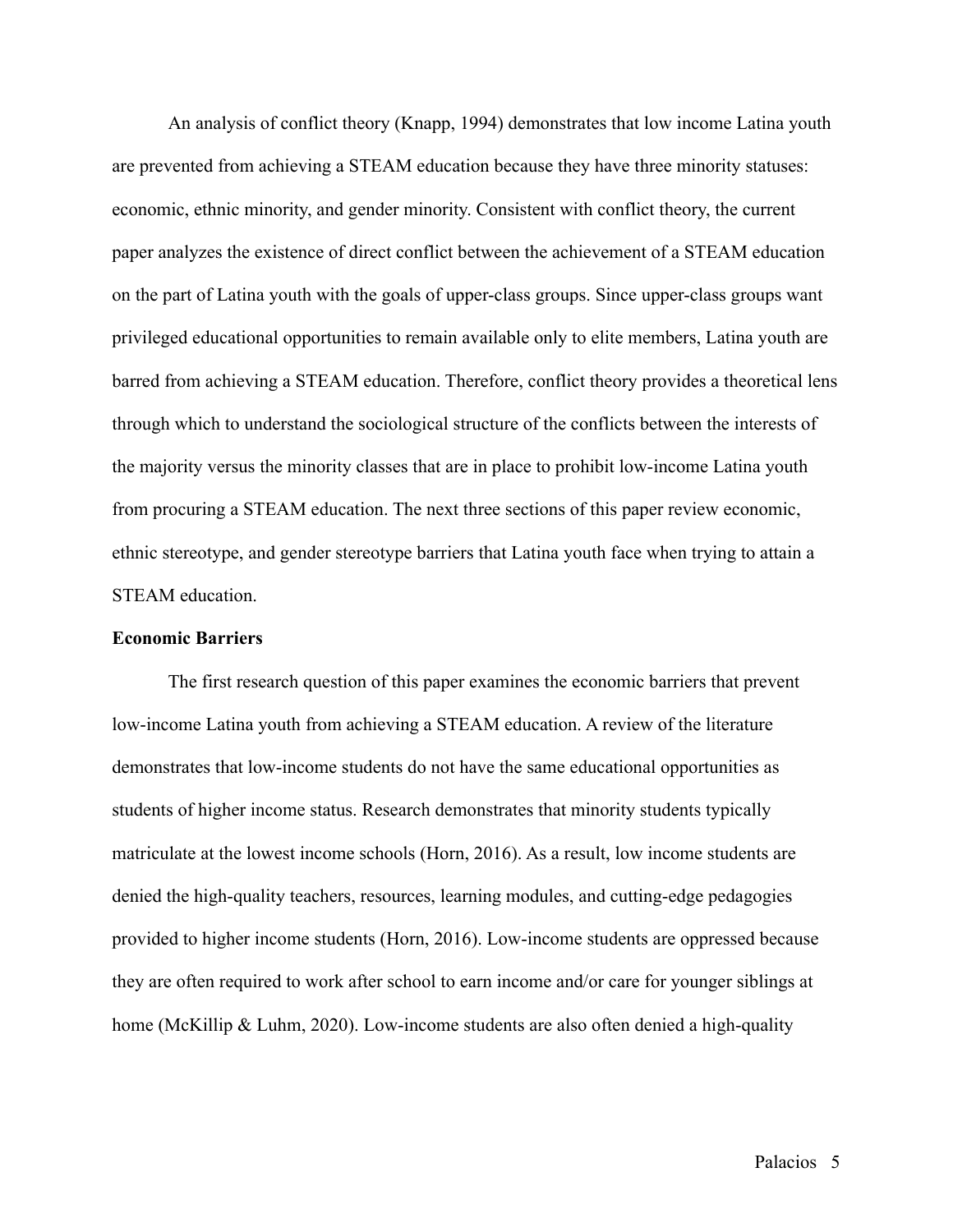education because of housing and food instability. Lack of proper housing and nutrition make it more difficult for students to focus and concentrate at school (McKillip  $\&$  Luhm, 2020).

An analysis of the aforementioned literature indicates that social structures which are in place foster educational segregation based on income status. These social structures are unbalanced and distribute more educational opportunities to high-income students and less to low-income students. This analysis is relevant for understanding how low-income Latina students are alienated from achieving a STEAM education. Based on the reviewed literature, low-income Latina students do not have the same opportunities to attain a STEAM education because they often matriculate from the poorest schools, are denied cutting-edge educational opportunities, and spend after-school hours caring for younger siblings and earning essential income. As such, it is possible to conclude from the literature that low-income Latina youth face economic barriers in society that prevent them from achieving a STEAM education.

### **Ethnic Stereotype Barriers**

The second research question of this paper examines the ethnic stereotype barriers that prevent low-income Latina youth from achieving a STEAM education. A review of the literature demonstrates the existence of pervasive ethnic stereotypes in society against the ethnic minority group of the Latinx population. The media, including the news and social media, represents a large societal power structure which perpetuates stereotypes about the Latinx population (Akines, 2015). The news media represents Latinx groups as illegal immigrants and criminals. Social media portrays Latinx groups as lazy, second-class citizens (Akines, 2015). These stereotypes, in turn, cause members of the ethnic minority to view themselves as undeserving of opportunities.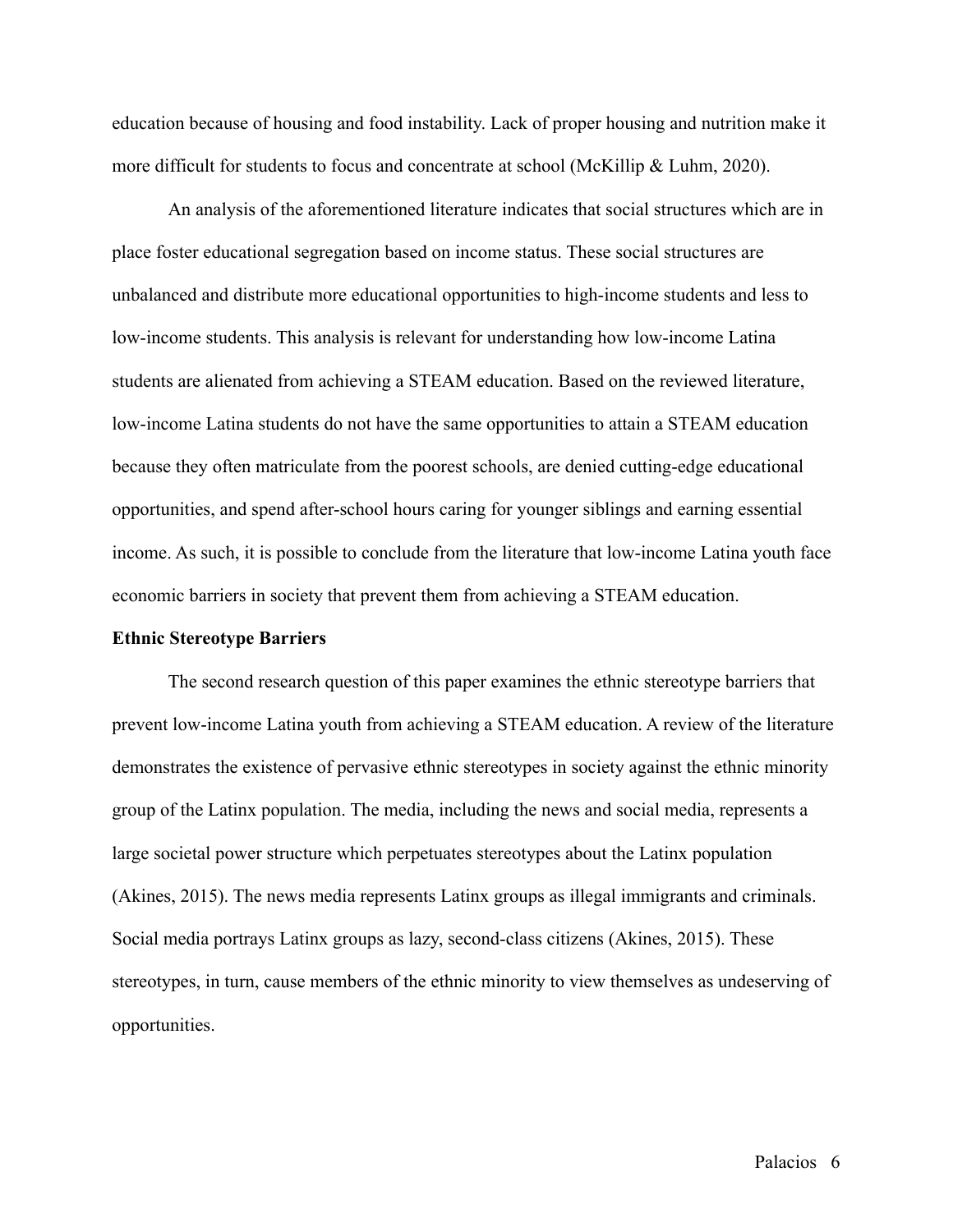An analysis of the literature about ethnic stereotyping suggests that the media perpetuates strong social norms which negatively stereotype members of the Latinx population. If the social norm is to regard Latina youth as lazy, second-class citizens, and illegal immigrants, then members of the upper class may regard them as undeserving of a STEAM education or as lacking in the intellectual and motivational skills required for a STEAM education. Therefore, the analysis in this paper suggests that there is evidence for the second research question because of the ethnic stereotypes in place that keep low-income Latina youth from achieving a STEAM education.

## **Gender Stereotype Barriers**

The third research question of this paper examines the gender stereotype barriers that prevent low-income Latina youth from achieving a STEAM education. A review of the research on gender stereotyping indicates that men outnumber women significantly in science and engineering jobs (Wajngurt & Sloan, 2019). Part of this gender bias is due to pervasive gender stereotyping in society, including the unbalanced gender roles of male and female students. That is, girls are typically socialized to believe that their sex is less proficient at math and science than boys (Tomasetto et al., 2011). These gender roles have negative effects on female students' gender identities because they may perform worse on math tests when they are primed to consider the stereotype that boys are better at math than girls (Tomasetto et al., 2011). Gender discrimination occurs when girls are socialized to believe that they are inferior in math and science compared to boys, which may cause them to perform worse in these subject areas. Specifically, girls are being actively discouraged from achievement in these subject areas because of the gender stereotypes they face about their lack of abilities simply because they are female. The second-class status of female students is reinforced by male peers. According to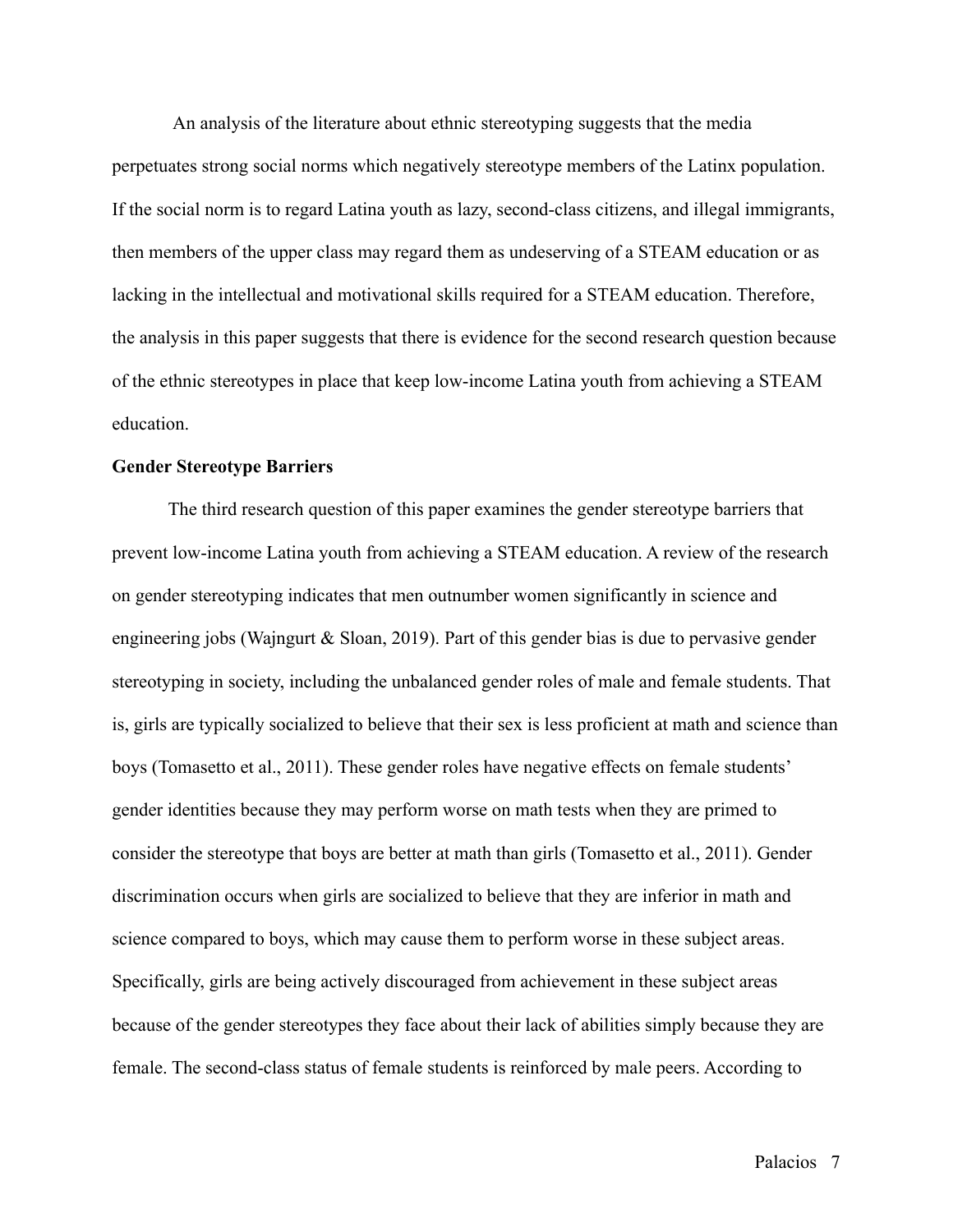Wade (2021), female college students are negatively stereotyped if they are not willing to party, drink, and hook up with guys who are interested in them. Females are also coerced into participating in undesired hook ups. This study demonstrates the second-class status of female students.

An analysis of the literature suggests that pervasive gender stereotyping of low-income Latina youth creates a barrier to their achievement of a STEAM education. Latina students are socialized to believe that they are inferior to Latino students in math and science. Therefore, evidence exists for the third research question that low-income Latina youth face gender stereotyping barriers that prohibit them from achieving a STEAM education.

The research reviewed and analyzed in this paper provides support for all three research questions. That is, evidence exists that low-income Latina youth face economic, ethnic stereotyping, and gender stereotyping sociological barriers to attaining a STEAM education. The analysis conducted in this study raised additional questions that need to be explored in future research projects, including mechanisms for dissolving negative stereotypes, the detrimental effect on society of untapped potential of Latinx students, and the detrimental effect on Latinx youth which limited access to STEAM education engenders.

## **Conclusion**

Social structures are in place that prevent low-income Latina youth from achieving a STEAM education. These social structures include economic, ethnic stereotyping, and gender stereotyping barriers. It is recommended that pathways to overcome these barriers are provided to Latina youth. One possible pathway is an afterschool educational outreach program that teaches STEAM to low-income Latina youth. Such a program could teach STEAM to Latina students and provide counseling to reduce the negative impact of stereotypes.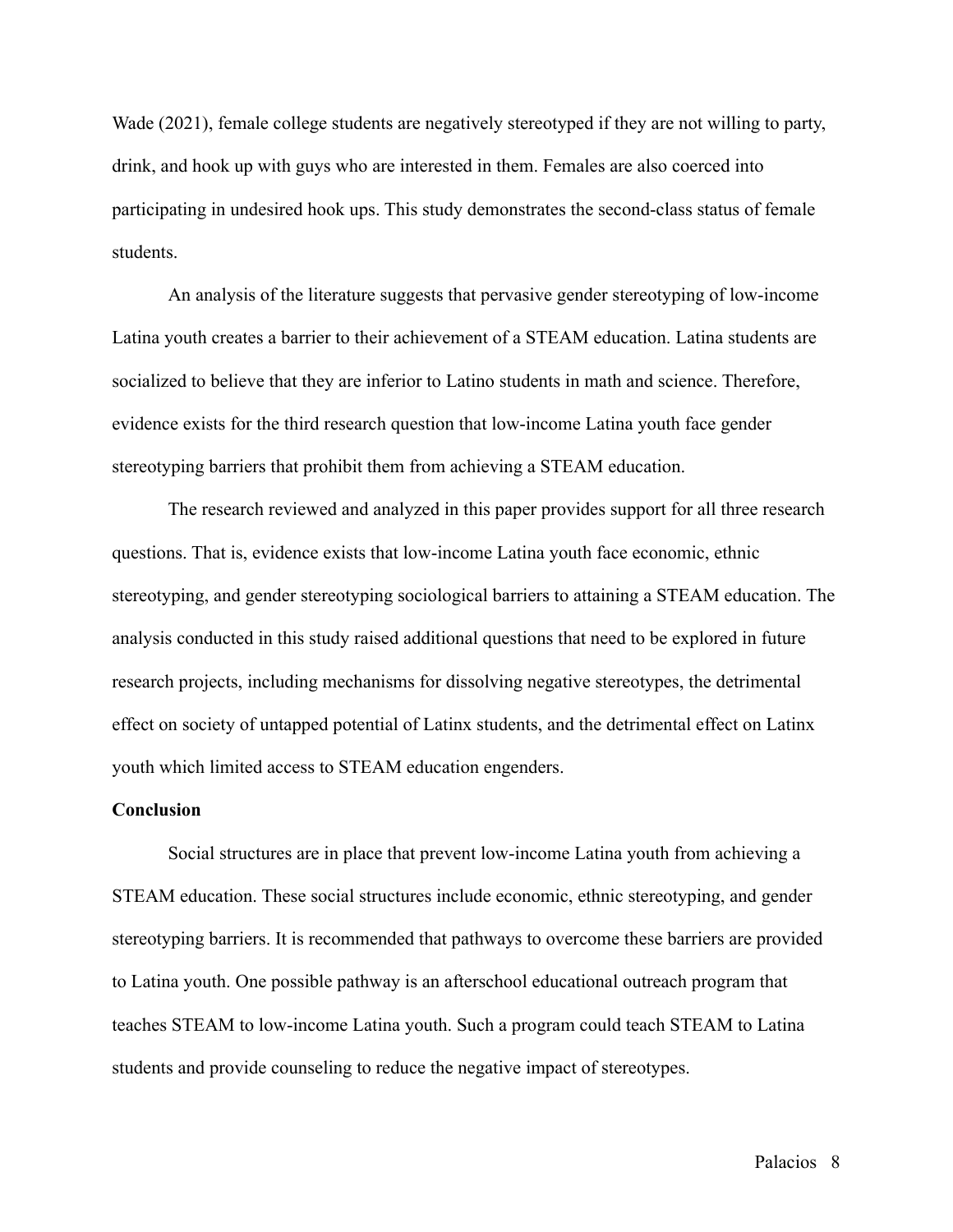## **References**

Akines, A. L. (2015). Hispanic representations on media platforms: Perspectives and stereotypes in the meme, television, film, and on YouTube.

[https://digital.library.txstate.edu/bitstream/handle/10877/5741/AKINES-THESIS2015.pdf](https://digital.library.txstate.edu/bitstream/handle/10877/5741/AKINES-THESIS2015.pdf?sequence=1) [?sequence=1](https://digital.library.txstate.edu/bitstream/handle/10877/5741/AKINES-THESIS2015.pdf?sequence=1)

Belbase, S., Mainali, B. R., Kasemsukpipat, W., Tairab, H., Gochoo, M., & Jarrah, A.

(2021). At the dawn of science, technology, engineering, arts, and mathematics (STEAM)

education: prospects, priorities, processes, and problems. *International Journal of*

*Mathematical Education in Science and Technology*, 1-37.

Du Bois, W. E. B. (1903). The souls of black folk. A. C. McClurg.

Ed.gov (2014). *Hispanics and STEM education*.

<https://www2.ed.gov/about/inits/list/hispanic-initiative/stem-factsheet.pdf>

Horn, C. B. (2016). *Level up learning lab: STEAM education for low-income*

*schools* (Unpublished thesis). Texas State University, San Marcos, Texas.

Knapp, P. (1994). *One World – Many Worlds: Contemporary Sociological Theory* (2nd

Ed.). Harpercollins College Div, pp. 228–246

Madden, M. E., Baxter, M., Beauchamp, H., Bouchard, K., Habermas, D., Huff, M., ... & Plague, G. (2013). Rethinking STEM education: An interdisciplinary STEAM

curriculum. *Procedia Computer Science*, *20*, 541-546.

McKillip, M., & Luhm, T. (2020). Investing additional resources in schools serving low-income students. *Education Law Center.*

https://edlawcenter.org/assets/files/pdfs/publications/Investing in Students Policy Bri.p [df](https://edlawcenter.org/assets/files/pdfs/publications/Investing_in_Students_Policy_Bri.pdf)